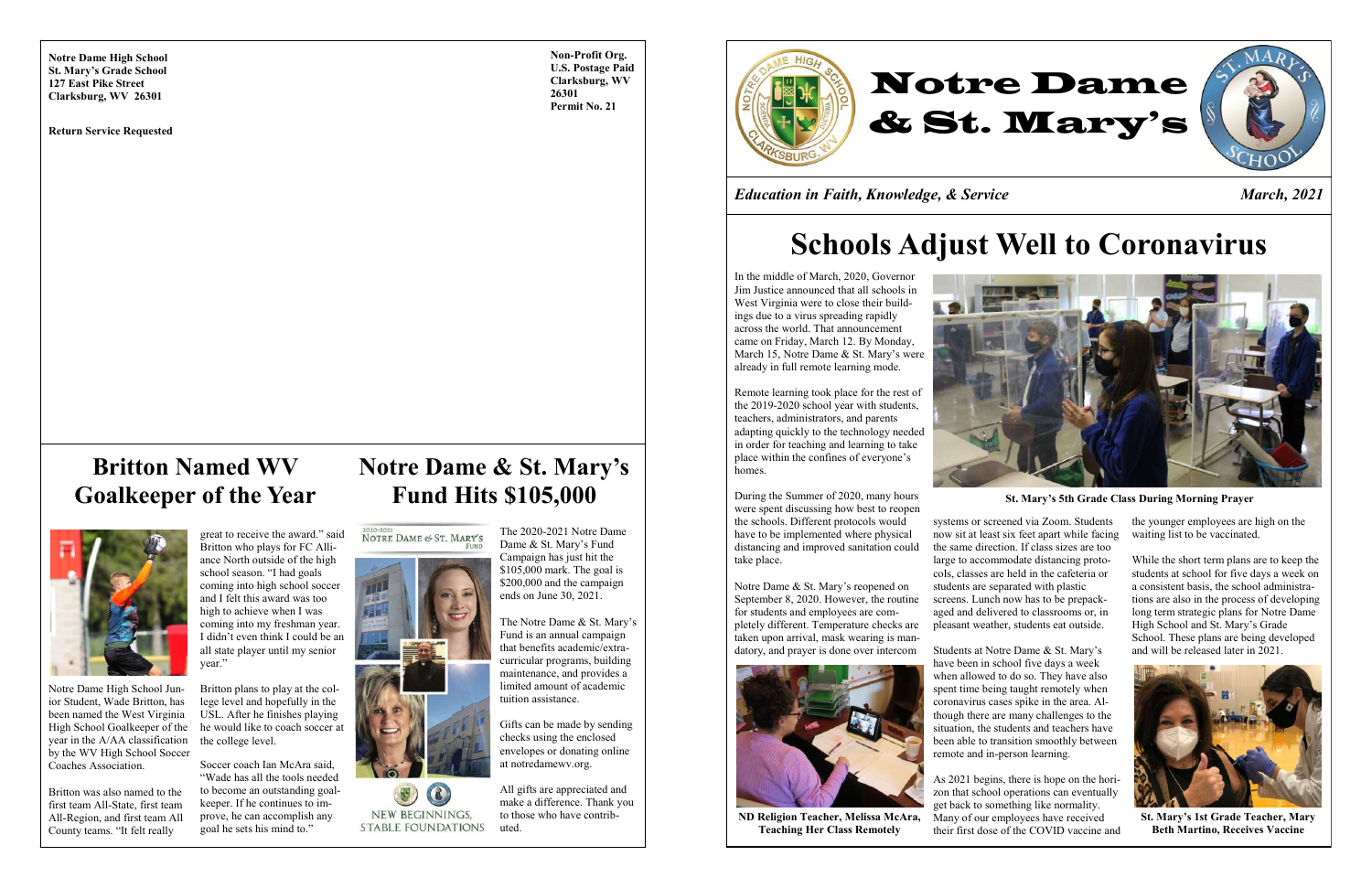## **St. Mary's Receives Generous Grant**

The Sacred Heart Children's Center recently awarded \$26,250 to St. Mary's 3 through 6.

"Access to devices has become crucial for remote learning during the uncertainty of COVID-19," said Principal Nicole Folio, "They will also be used for classroom instruction, live streaming of morning prayer, core subjects, enrichment courses and our newly implemented Mental Health Awareness Program."

Grade School to purchase Ipads for grades century before evolving into a public day The Sacred Heart Children's Center began as a Catholic orphanage in the early 20th care center in the 1970s. In the 1980s the organization became a volunteer directed private foundation accepting funds and granting requests to benefit the children of Harrison County.

Kelly Light started as the Notre Dame High School Principal on August 15, 2020. There were two big things going on in her life at the time - A worldwide pandemic and she was seven months pregnant Light gave birth to a son, with her third child.

"St. Mary's is looking to the future and we want to be part of that," said Sacred Heart Board Member Dolores Yoke, "They are teaching the whole child."

# **Light Reflects on her Brief Time as Principal**

Due to the timing, Light, a 2006 graduate of Notre Dame, had mixed emotions about applying for the position. However, she was reassured by the outpouring of support from her family and current employees. She was delighted when she was asked to be the Principal and appreciative of the faith Fr. Joe Konikattil (Designated Pastor of Notre Dame & St. Mary's) had shown in her. Light said, "I was excited and humbled to be offered the position and Fr. Joe was looking forward to mentoring me as he has a significant amount of experience in Catholic education."

After a tremendous amount of planning, Notre Dame opened on September 8 for the 2020-21 school year. Many changes and new protocols had to be implemented immediately to keep students and employees safe. Light said, "Managing safety guidelines and providing students with a quality high school experience has been the biggest challenge so far. I'm grateful to the parents and students for their continued support of Notre Dame and for their understanding with decisions that

ciative of the faculty and staff for making the best of a difficult situation."

Jamison, in mid-October and took six weeks of maternity leave. During that time, she felt a little frustrated about not being at school but was very confident in the ability of the people she had left in charge. Light said, "We didn't miss a beat and I was kept well informed about how things were going."

have had to be made. I'm also very appre-Upon Light's return, the Notre Dame stu-

Two Notre Dame Graduates, Patty Du-Pont '77 and Becky Korn '89, took charge of the school during Light's absence. Du-Pont is the director of religious education and has taught at Notre Dame for twenty years. Korn has been the school counselor for seven years. Both commented on how this time gave them a much greater appreciation of what a Principal does and the challenges that come with it. Korn said, "When you see something through someone else's eyes, it gives you a greater understanding of their role." DuPont echoed those sentiments and added, "We were very appreciative of the help and support

Fr. Joe gave us."

dents have had a mixture of remote and in -person learning which is dependent on the number of coronavirus cases in Harrison County. A rewarding aspect for Light is seeing the students and employees continue to succeed despite the difficult circumstances. She said, "Events and activities have had to be cancelled, but everyone is doing a great job in challenging times."

At the time of writing, Notre Dame Students have only just returned to the building after the Christmas break. Looking forward, Light is positive saying, "The biggest goal, having got the students safely back into the building, is to build them back up emotionally and spiritually. I want to focus on making the school a positive place to be and continue to grow and improve."

### **A Non-Catholic Student at a Catholic School**



When I began kindergarten at St. Mary"s, I the differences in faith between my home and Catholic school. My teachers treated me exactly the same as their other students: I learned

As a non-Catholic student that has gone through the St. Mary"s and Notre Dame High School system, I have received a unique and wonderful education and experience. They bring Catholic values into

was too young to realize Church. Even though I do not follow the the classroom, and educate us in what it means to be a member of a world-wide Catholic faith myself, I have gained that wondrous sense of belonging to something greater than oneself as a member of this amazing, and very welcoming community.

the same Bible stories, enjoyed being an angel in our Christmas play, and loved to learn. **By Fiona Smith**

we all have a responsibility to lift each other up, through community service and just choosing to be kinder in how we interact with each other, especially since we are all so close that it is like one big, amazing family.

Another perk of attending these excellent schools is that, through religious education, I have learned many valuable moral lessons as well. For example, my own personal mantra: "Do unto others as you would have done unto you," is reinforced not just in religion class, but in every class and activity throughout the years. Notre Dame and St. Mary"s has taught me that Growing up in this wonderful Catholic school system has given me a wellrounded education with challenging academics, as well as a spiritual and moral education, both of which I hold in a very high regard. I may not be Catholic, but I am very proud to say that I will be a graduate of Notre Dame in 2021, and I look forward to using all that I have learned as a student of faith throughout the rest of my life.



I can remember. I imagined starting my the senior breakfast, a tradition where

we would meet

in the parking lot before the last first day of school began and where we would share the excitement of being seniors and talk about our expectations. I envisioned getting together faculty put together a fun, socially disand decorating the hallways with my fellow seniors during homecoming week. I pictured me and my friends taking photos in our pretty dresses and dancing together at our last homecoming dance and prom. Most of all, I imagined gathering with my drive- in. Although we sat in separate class in the church, receiving our diplomas, and throwing up our graduation caps and FaceTime so we could feel like we in celebration, saying goodbye to high school and getting ready for the next chapter in our lives. However, things haven't gone exactly the way I anticipated.

2021. The year everyone wearing masks, desks spaced that I"ve been looking forward temperature checks and other safety to for as long as measures. While I felt comforted that I senior year with senior activities were cancelled, and there apart, a new water fountain system, daily was safe, I quickly realized it was much different than years before. We were unable to attend sporting events, special was no homecoming week. This change of pace flipped my world upside down.

In March of 2020, our Governor issued a Stay-at-Home Order because of the COVID-19 Pandemic. Since the highly contagious disease is still present, this of course raised questions as to how big of an impact it would have on our school. When I returned to Notre Dame this year, remote learning via zoom or six feet apart things were a lot different. Our school took the all the necessary precautions with our teachers are always there for us. I"m

For years I had dreamt of my perfect senior year, and this is it? I started to believe that there was nothing anyone could do to make this year any better. But being the loving family we are at Notre Dame, we found ways. On Halloween, teachers and tanced day full of activities where everyone dressed in costumes, received candy, and danced to music while six feet apart in the school hallways. A few days later, my fellow classmates and I went to the cars, we communicated over Snapchat were together.

Notre Dame has handled this crisis well, not only with fun activities, but with our educational needs. These past few months given the opportunity to grow up and see we've alternated from online to in person. things around us in a whole new way. This seemingly uneasy process, actually went quite smoothly. Teachers make sure we understand the lessons and how to do our assignments, and they have also been are doing okay at home. Whether we are while wearing masks in our classroom,

also grateful that they are thinking of new ways to involve seniors more by allowing us to lead prayer over the intercom while at school or via Facebook and Instagram when at home.

I can"t help but look at this as an important life lesson in that things don"t always go according to the plan. I have no idea what the remainder of my senior year has in store, but I do understand that we have all suffered in many different ways during this COVID-19 pandemic. From losing loved ones to not being able to spend time with family and friends. At Notre Dame we are a family, and it has helped us all to share these trying times together. The bonds we form during our senior year used to be enjoyed even more with the senior activities. I personally witnessed my older sister Sophia miss out on many of her senior milestones last year when this terrible pandemic began. Now as I go through my own senior year with my graduating Class of 2021, we also face the same lost experiences. But I realize that we must also not lose sight of some things that we have gained. Our outlook on life has changed our focus. We have been

checking in on each of us to make sure we in knowing him through all the adversities At Notre Dame and St Mary"s we"re taught and we know that God is in control. We live this reality and gain strength we will face in life and even through a worldwide pandemic. We at Notre Dame can take this truth out into the world and share this strength with others around us.

## **Being A Senior During a Pandemic**



**By Gianna Martino**



**Principal Nicole Folio Receives a Check from Board Member Dolores Yoke**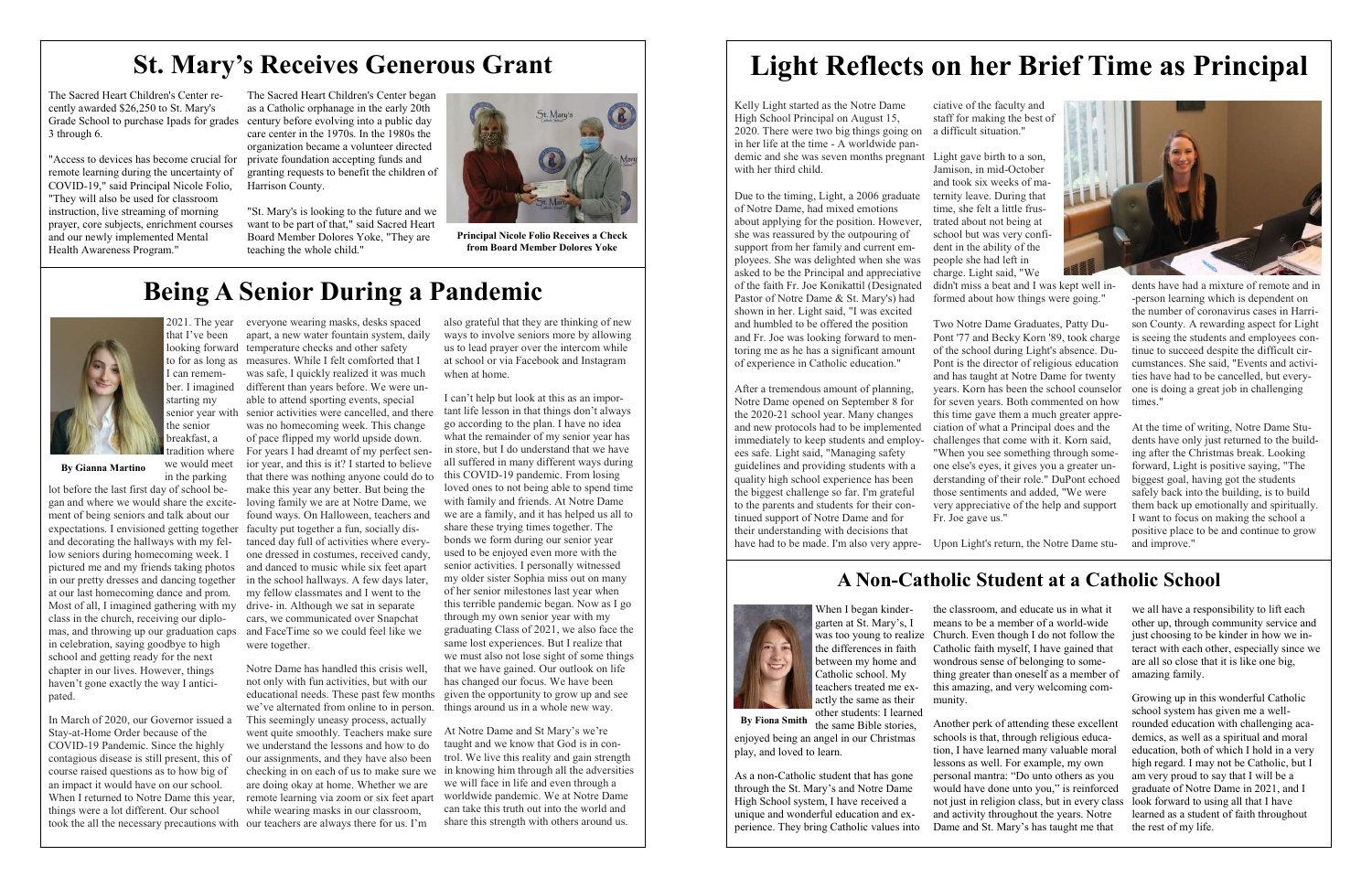# **Run for the Notre Dame & St. Mary's Fund-Camino de Santiago**

Membership to the Monsignor John J. O"Brien Planned Giving Society goes to those who have made Notre Dame & St. Mary"s a beneficiary in their estate plans.

> To discuss leaving your legacy with a planned gift contact Ian McAra at 304-623 1026 or [imcara@notredamewv.org.](mailto:imcara@notredamewv.org)

Annual giving campaigns have improved consistently over the past ten years. These campaigns are helping the schools make improvements and meet their budgetary needs. Planned gifts have the potential to

secure the financial future of Notre Dame

& St. Mary"s.

School.

Monsignor O"Brien was instrumental in the planning and building of Notre Dame High



Wash, a former Notre Dame student, was ordained to the Priesthood on May 18, 1968 at St. Joseph"s Cathedral in Wheeling, West Virginia.

Fr. Pat Wash has left just over \$111,000 in Wash retired from the Priesthood at the his estate plans to Notre Dame High School. age of 73 and continued as a supply Pastor when needed.

He attended West Virginia University and gained his Masters in Counseling from Marshall. He was a Licensed Professional Counselor and worked at United Summit Center as an addiction therapist. Fr. Pat passed away on October 29, 2020 at his home in the North View section of Clarksburg after an extended illness. He was a member of St. James Catholic Church.

Advancement Director, Ian McAra said, "We are very appreciative of Fr. Pat. These kind of gifts can alter the course of an institution in terms of finances."

### **Monsignor John J. O'Brien Planned Giving Society**

In March 2020, shortly after Governor Jim Justice had closed school buildings due to coronavirus, Ian McAra committed to train for and run a half-marathon to benefit the Notre Dame & St. Mary"s Fund. He completed the distance on April 25, 2020 at Watters Smith State Park in the southern part of Harrison County.

In 2021, McAra, the advancement director for Notre Dame & St. Mary"s, is planning another event. He said, "The 2020 Run for the Notre Dame & St. Mary's Fund was a successful venture in terms of fundraising for the schools. I"m hoping to improve on it this year."

court. That came as a result of great teach-ment in San Diego on national TV. It was get. The biggest highlight I've had at Marshall was playing in the NCAA tournaa dream come true for me because that is something I watched and enjoyed every year. A lot of times I had to find ways to watch some games during school while I was at Notre Dame actually. Not to mention we won a game in the tournament and pulled off a big upset, that made that highlight so much better.

lenge, a 480 mile journey on foot with a sixteen week completion deadline. The Camino de Santiago, known in English as the Way of St. James, is a network of Christian pilgrimages across Europe leading to the Shrine of the Apostle St. James the Great in the cathedral of Santiago de Compestela in Galicia, Spain. McAra said, "There are a number of routes that can be taken to the final destination. Although I will not be physically there, the route I will virtually follow will run across the Northern part of Spain."

On March 1, 2021, McAra will begin Mary"s Fund—Camino de Santiago the Camino de Santiago Virtual Chal-on facebook fundraisers. For more information about how to donate visit notredamewv.org or search Run for the Notre Dame & St.

**As you get close to the end of your senior season, was playing college basketball all you had hoped it would be?** Yes, it has. My college basketball experience has been great. I have played with great teammates and played for great coaches. I have had a lot of great experiences through college basketball, and have done a lot of traveling throughout the United States. Playing in big arenas with great atmospheres is one the best feelings ever. We also took a team trip to the Bahamas before my sophomore year and that was a really fun trip. Playing in the NCAA tournament on national TV puts the icing on the cake with those experiences. I have enjoyed college basketball these past 4 years and it was all I hoped it would be and more.

**You hit the 1,000 point mark and became Marshall's all-time leader for steals. How has reaching these personal milestones improved your confidence within the framework of the team?** Those are both great accomplishments that I am honored to be a part of. These milestones have helped with my confidence because both of these milestones show the experience that I have. Being an older guy now who has played for 4 years gives me a lot of experience and comfort while I'm out there on the floor. Adding these milestones just gives me that much more confidence to want to go out there and produce as much as I can for my team.

**How did your time at Notre Dame prepare you for college basketball and college in general?**

Notre Dame High School prepared me for college both in the classroom and on the ers, guidance counselors, other support staff, and a great principal. That's also a result of a great coach. In the classroom I was prepared by my teachers on the academic side but they also held my accountable and to a high standard. They always expected good things out of me and held me to that standard and held me accountable when I didn't meet that standard. They taught me all the necessary curricu-

lum, as well as the time management and study skills that I needed to be successful ball and wanted to win a state champion-

ship more than anything. He held us to the highest standard and also held us accountable in every way. Not to mention, that coach was my dad so he wanted the best for me, so that's how he prepared me. Also playing with many good players in high school helped me out a lot because they pushed me every day. One of the most important things to mention is the amount of sup-

nity. I had a lot of support and a lot of people who believed in me and that means a lot to me. That is something that I will always be grateful for. Notre Dame is a great school and I give them a great amount credit for my collegiate success.

#### **What has been your biggest challenge at Marshall?**

in college. As far as basketball goes, play-my undergrad in Business Management. I ing for a coach that played college basket-will be starting my Masters in Business I actually graduated in December and got Administration in the spring.



I would say the biggest challenge at Marshall I have had is being away from my family for months at a time. The one con about basketball season is that it takes up almost the entire school year and covers all the breaks so it's hard to get home and see my friends and family as much as I would like to.

### **What have been the highlights of your time at Marshall?**

Being with my teammates every day are some of the highlights that I'll never for-

port that I had in the Notre Dame commu-**What are your plans for the future?** After college I would like to play basketball professionally as long as I can depending on the situation. After my playing career, I would like to get into college coaching with the goal of becoming a head college basketball coach someday.

### **What degree will you get when you graduate?**

*Photos courtesy of Jarrod West*



# **Q & A With Jarrod West '17**



## **Fr. Pat Wash Leaves Significant Gift to Notre Dame**





**McAra is planning a 480 mile virtual journey on foot with a 16 week deadline**